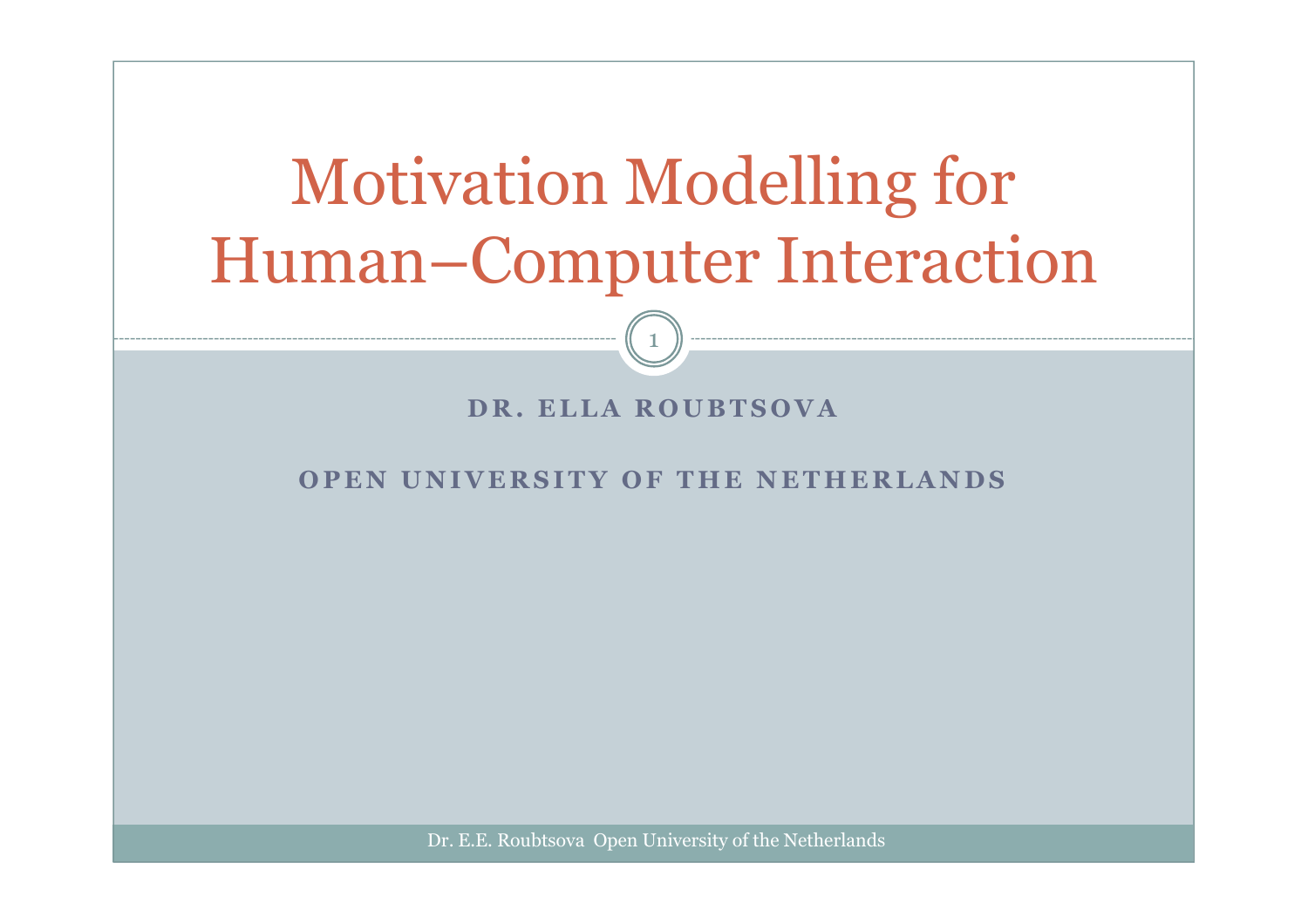# **Business Motivation Model (BMM)**

2

Object Management Group and Business Rules Group

- **1.Ends**
- **2. Means**
- **3. Influences**
- **4. Assessments**

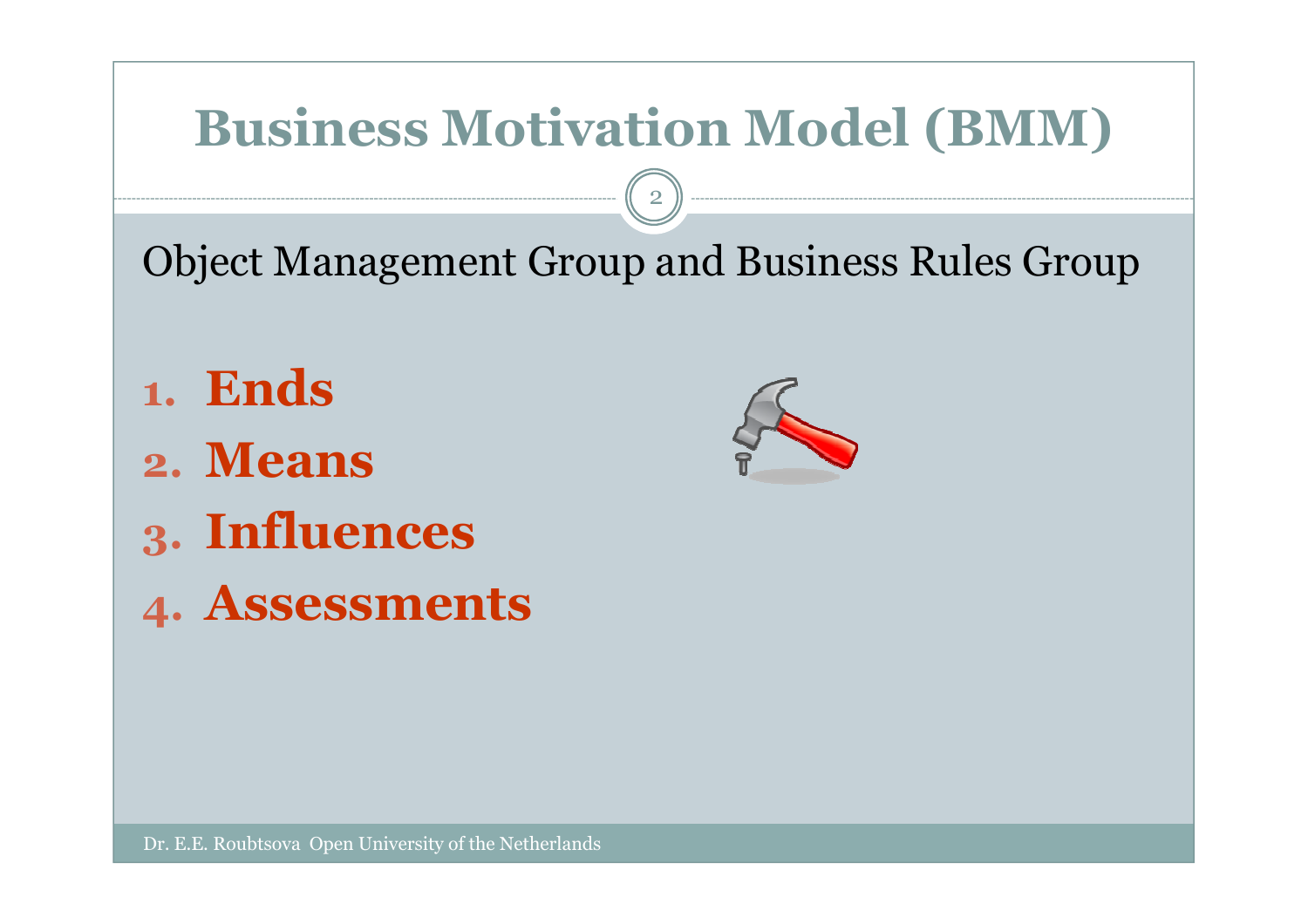# Business Process Modelling Notation Business Motivation Model

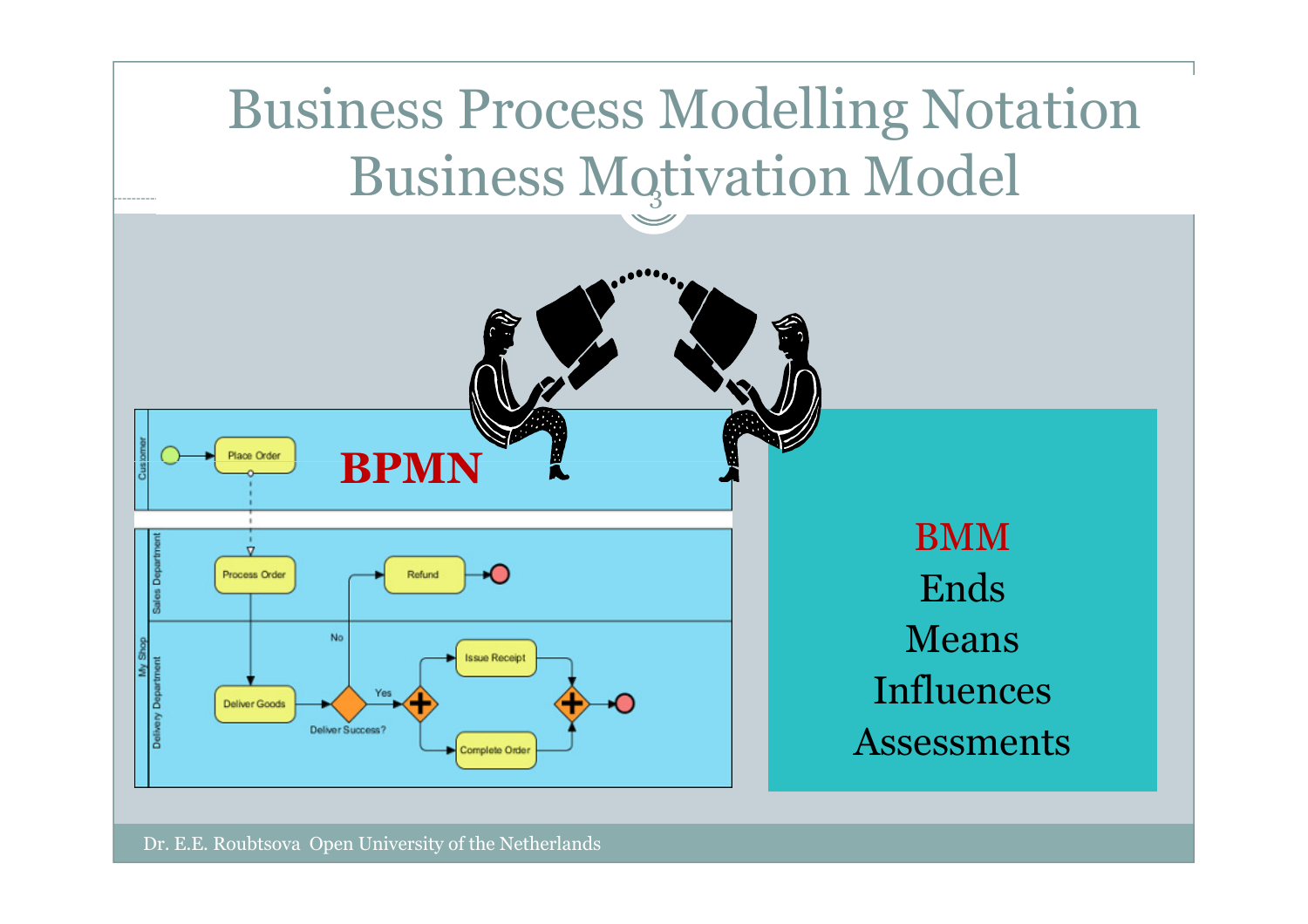# Related Work

- Eric Yu at al. User Requirements Notation (URN) Univ. of Toronto:
	- Goal-Oriented Requirements Language (GRL) based on i\* modelling framework (Eric Yu)
	- Use Case Maps (UCM)
- Emmanuel Letier at al. (University College of London) derive event-based transition systems from goal-Eric Yu at al. User Requirements Notation (URN<br>of Toronto:<br>• Goal-Oriented Requirements Language (GRL) based on i<sup>\*</sup><br>framework (Eric Yu)<br>• Use Case Maps (UCM)<br>Emmanuel Letier at al. (University College of Lo<br>derive event-b
	- Knowledge Acquisition in autOmated Specification (KAOS )<br>• Operations
	- Operations
- $\bullet$  Hung Tran Van at al. *Université catholique de Louvain, Belgium .* Goal-Oriented Requirements Animation
	- Goal-oriented notation
	- . Goal State Machines ( Goal State Machines (GSMs)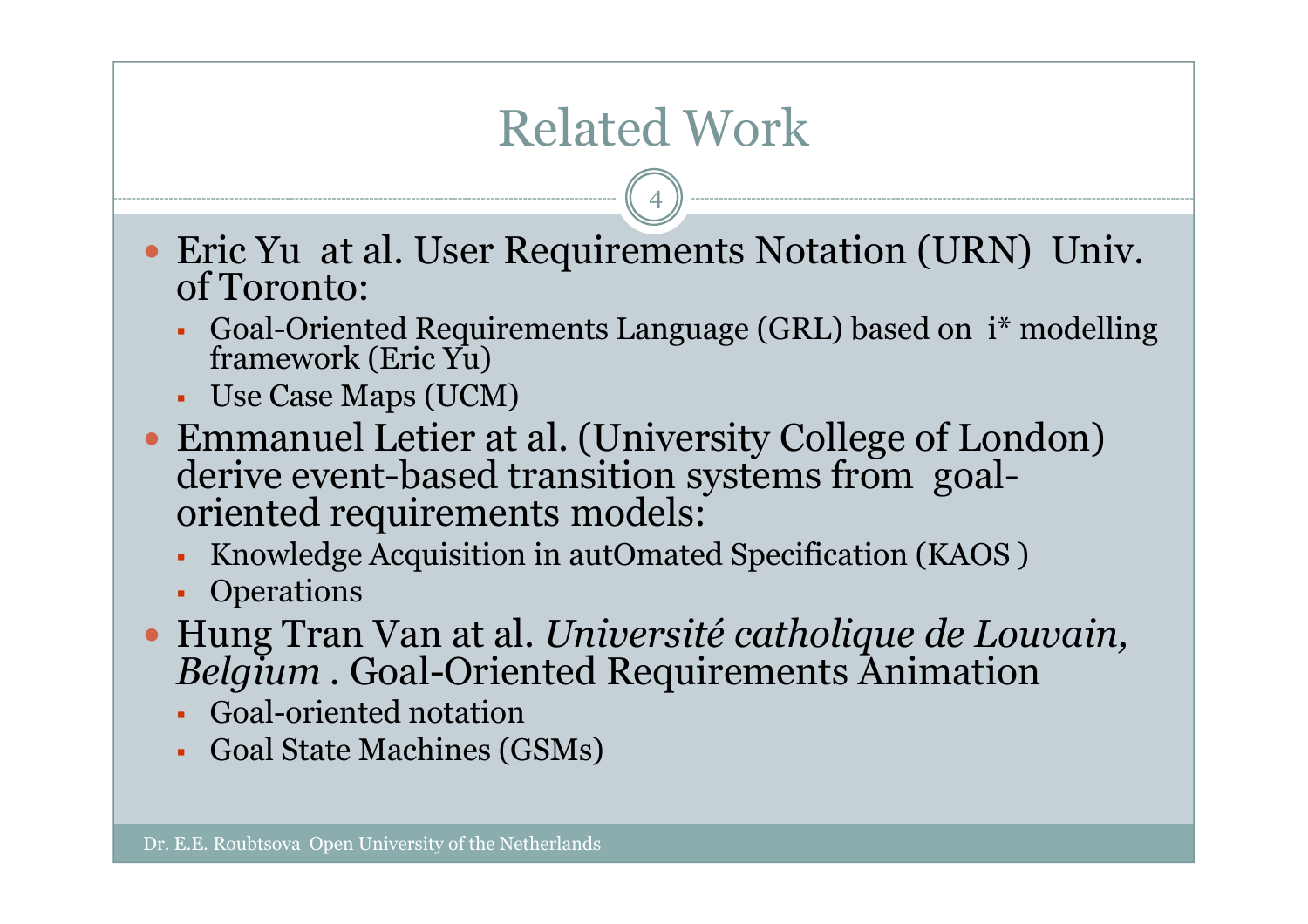# Problems of goal-oriented approaches

5

"KAOS uses synchronous temporal logics that are interpreted over sequences of states observed at a fixed time rate.

- The operational models use asynchronous temporal logics that are interpreted over sequences of states observed after each occurrence of an event.
- In order to be semantically equivalent to the synchronous KAOS models, the derived event-based models need to refer explicitly to timing events or include elements of synchronization."

Letier at al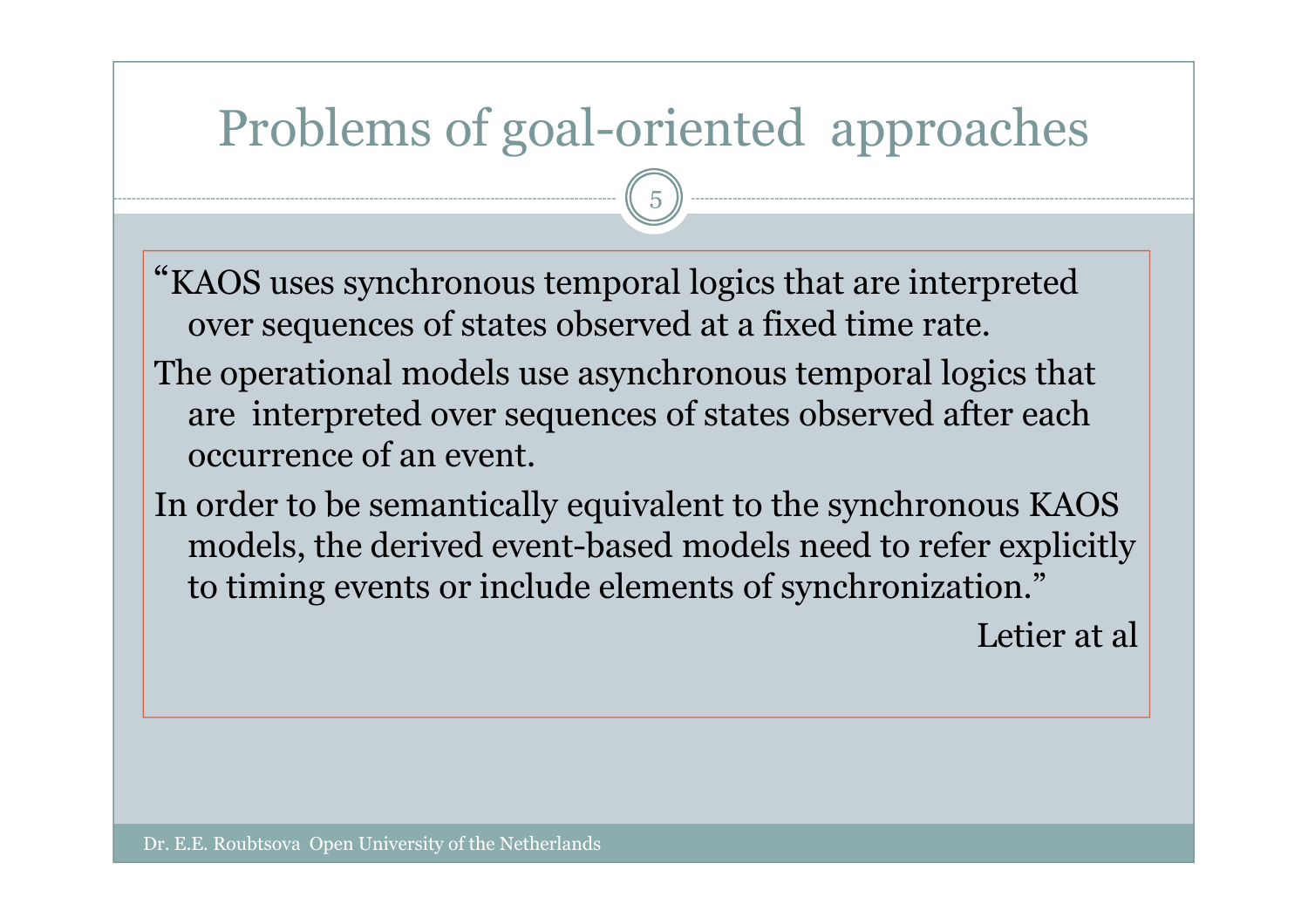

 U: total mapping C $\longrightarrow$  $\rightarrow$  S, U(a; si) = sj means if P<br>when in state si it will then a engages in action a when in state si it will then adopt<br>state si. U is called Undate-model state sj. U is called Update-model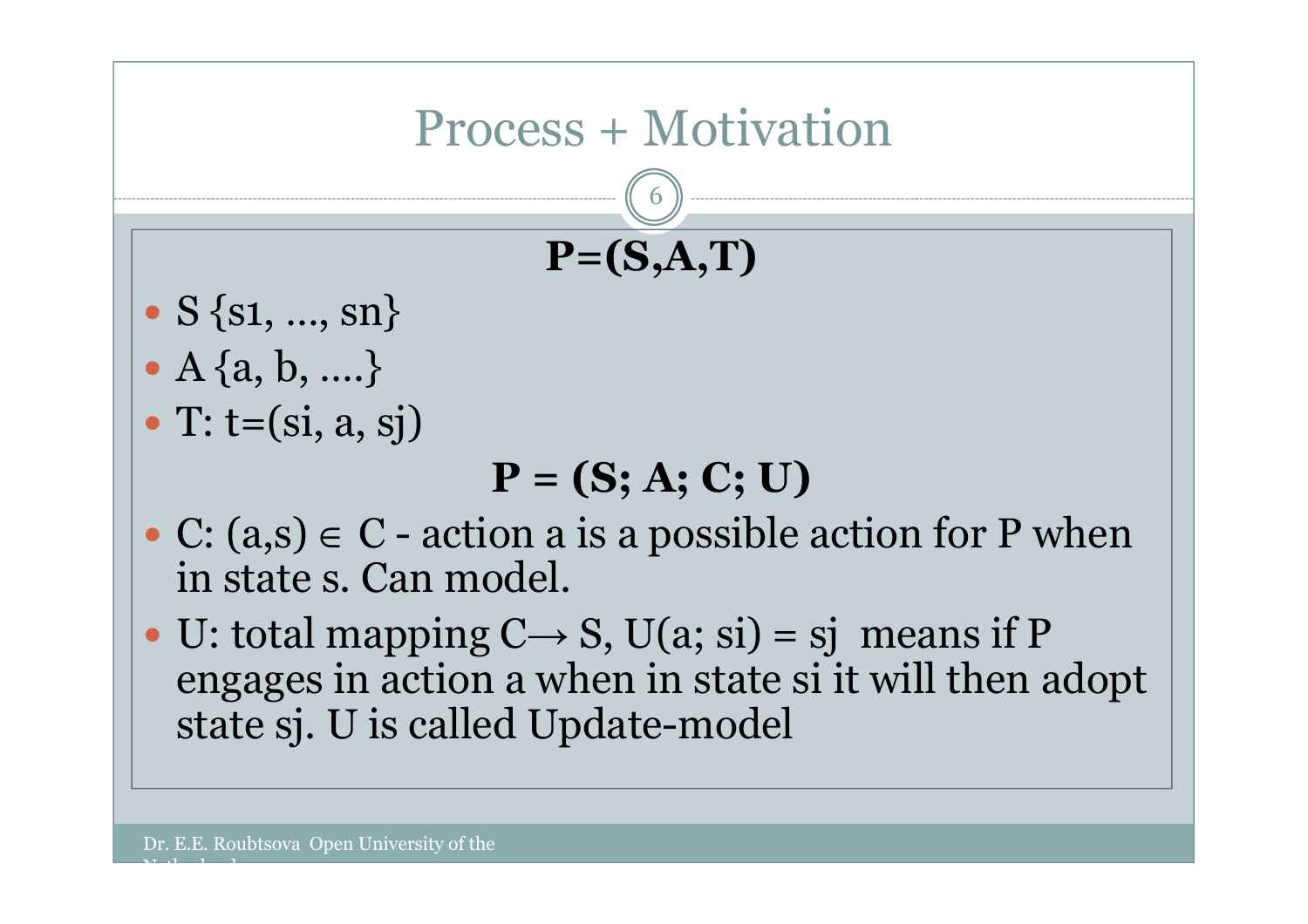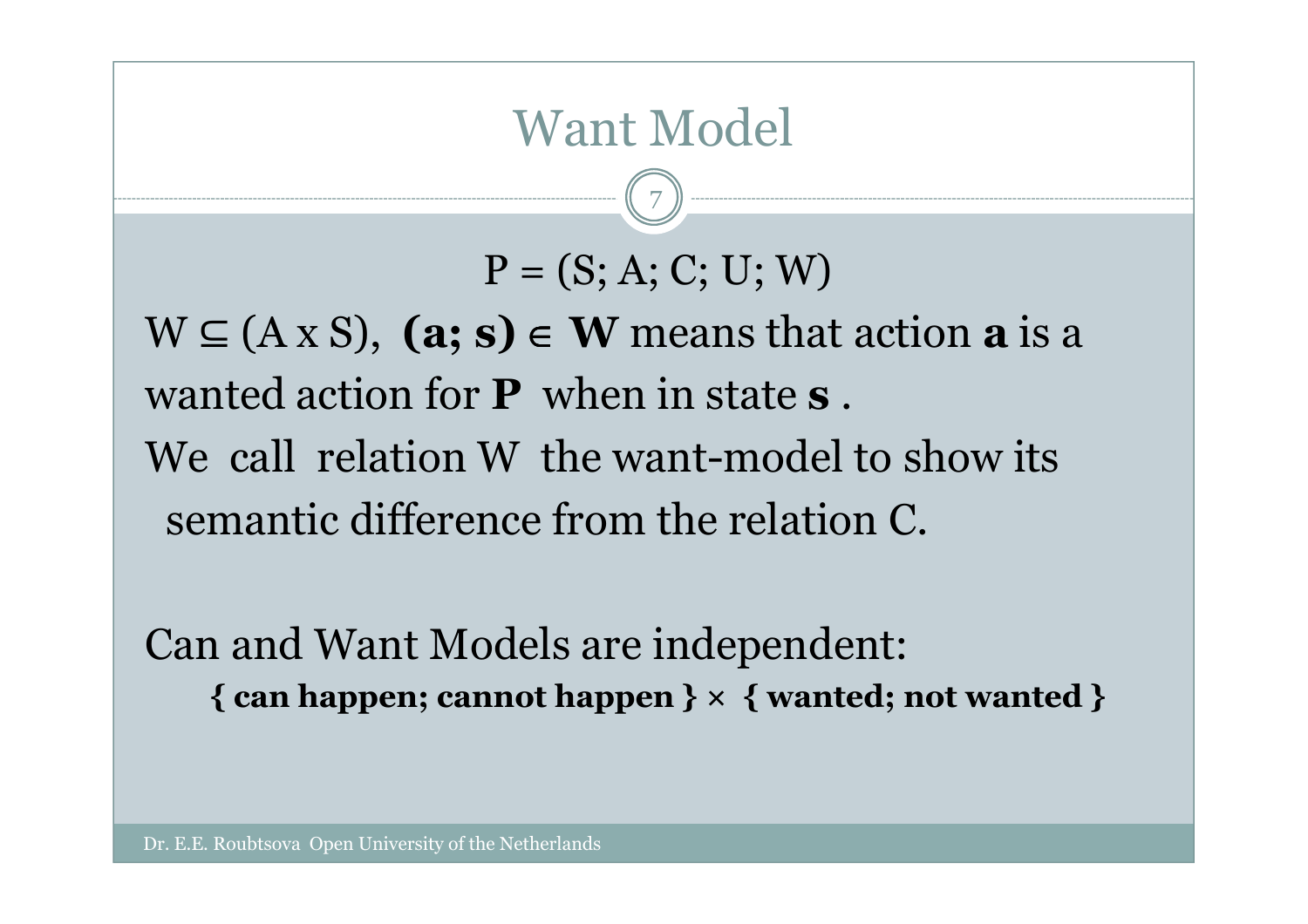## Motivation and Goals

8

- $P = (S; A; C; U; WG1,..., WGn)$
- The goals can be OR-composed or AND-composed. What happens with motivation models?



Goal->Objective=Motivation model

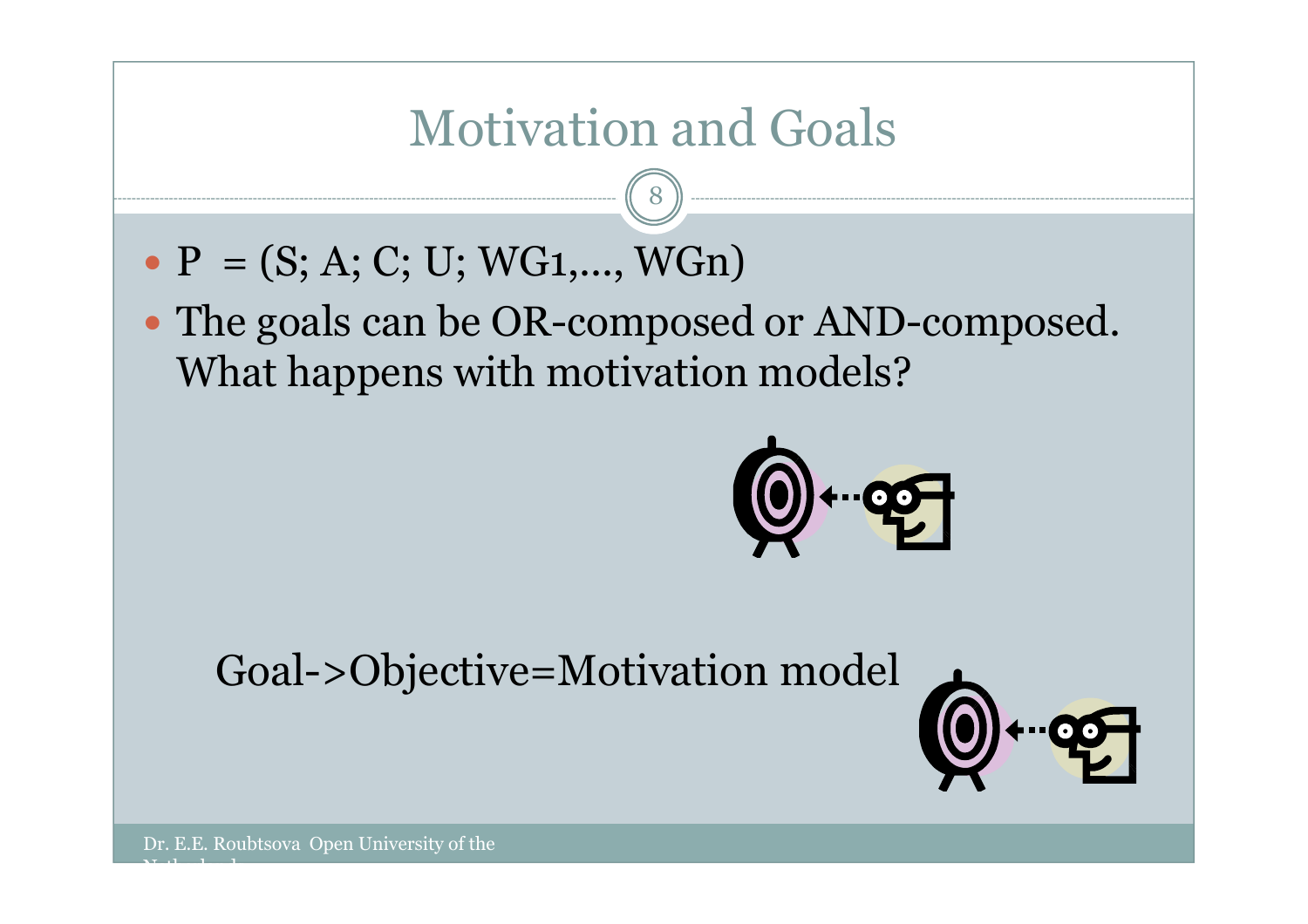# Motivation Modelling in Protocol Modelling

9

- $\bullet$  Ends states and properties on states
- Means actions
- Influences– protocol machines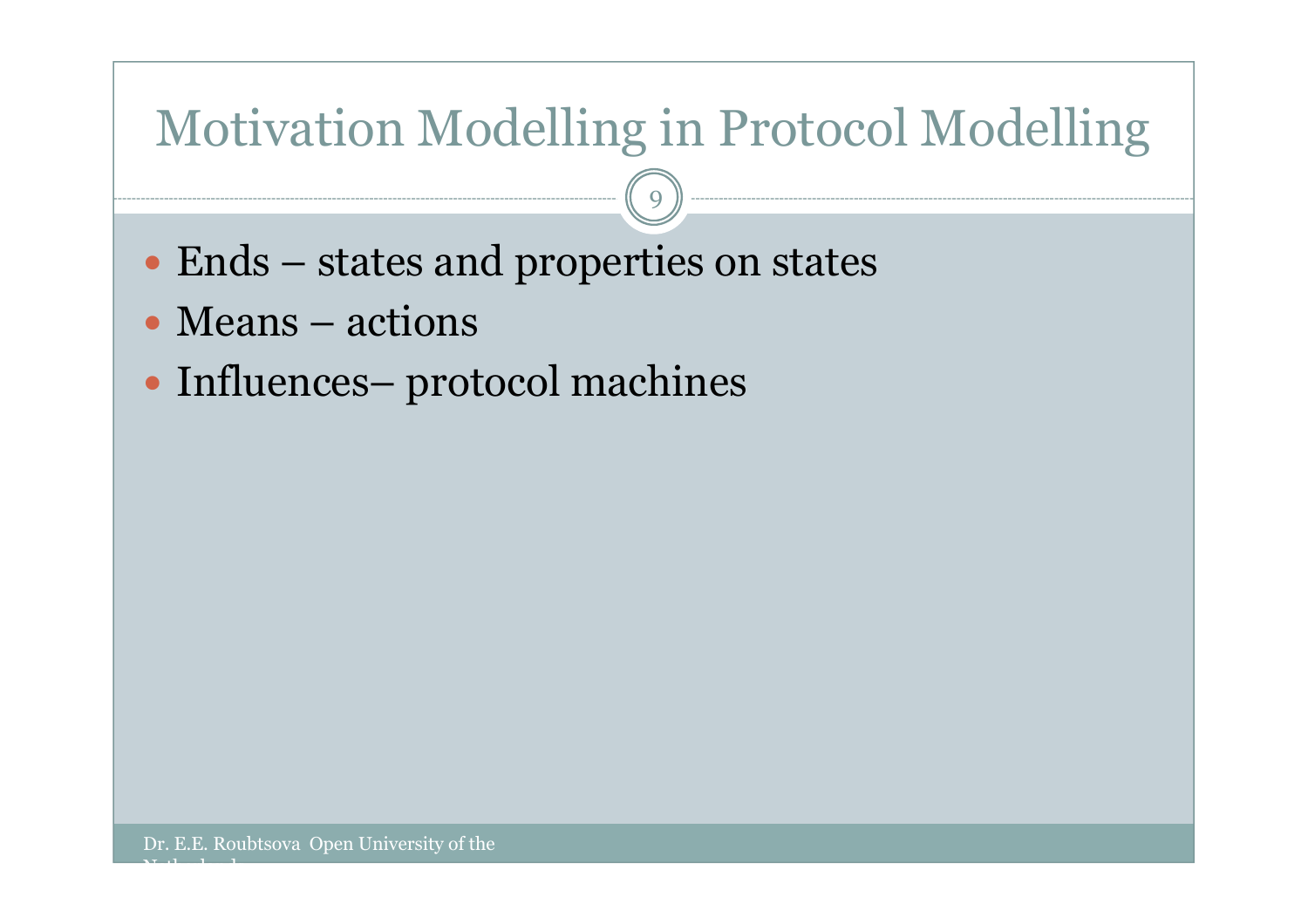### Protocol Modelling for Motivation Modelling

10

- A PM can Read but not modify the state of other PM
- A PM has an associated state function used to derived states.
- A DERIVED STATE is a state that is calculated from the states of other machines using the state function associated with the PM
- $\bullet$ Different types of PMs have different use of CSP parallel composition

ESSENTIAL (default type) PMs are composed (synchronized) using the CSP parallel composition technique and these machines are used to present the can-update-model, the business process.

DESIRED PMs are not composed using the CSP parallel composition technique.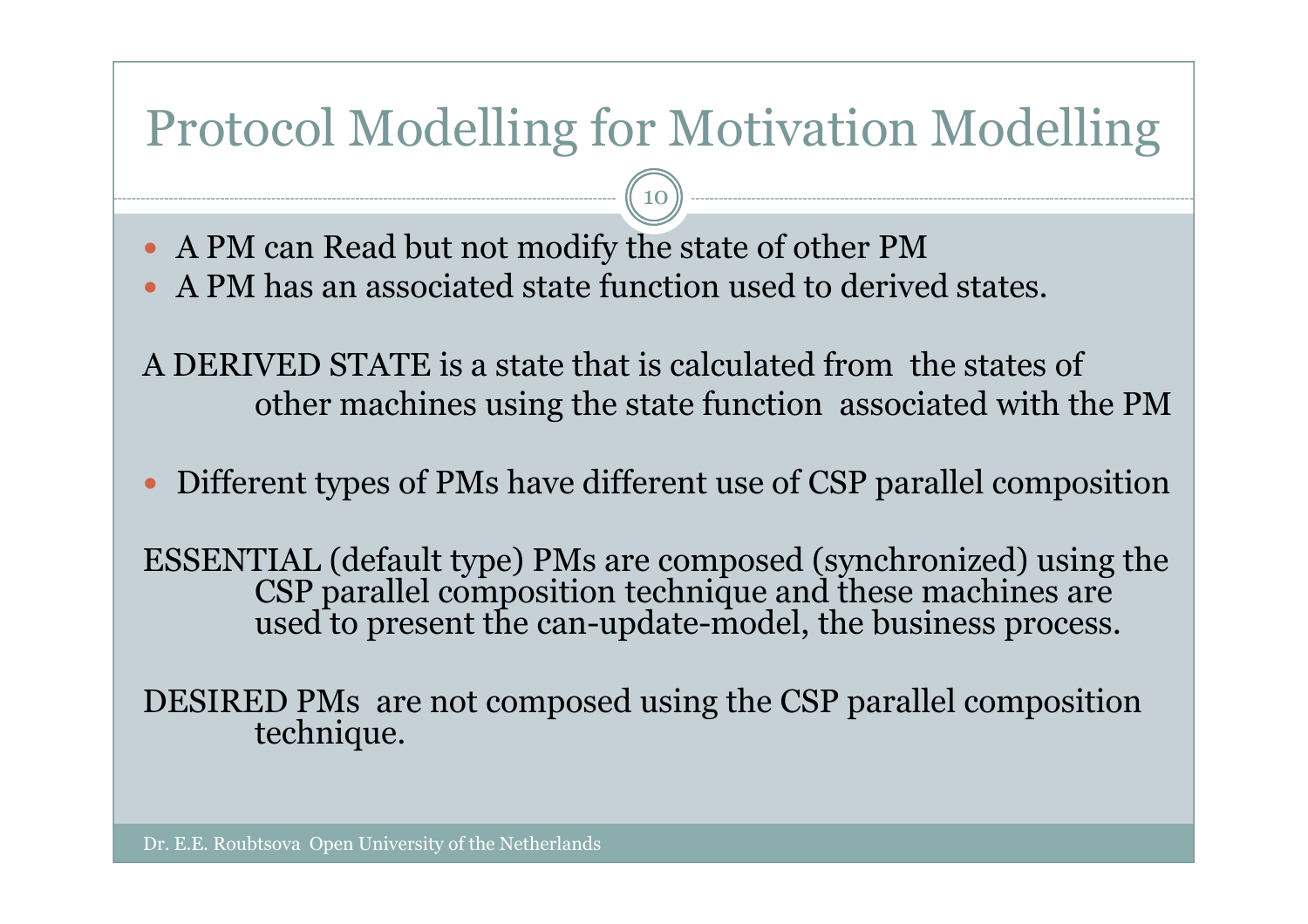### Insert Credit Curd Number Service

11



#### Insert Card Number

#### **How to Ensure Privacy**



**Read a site's terms and** conditions before submitting so much as your name.

#### **Baseline**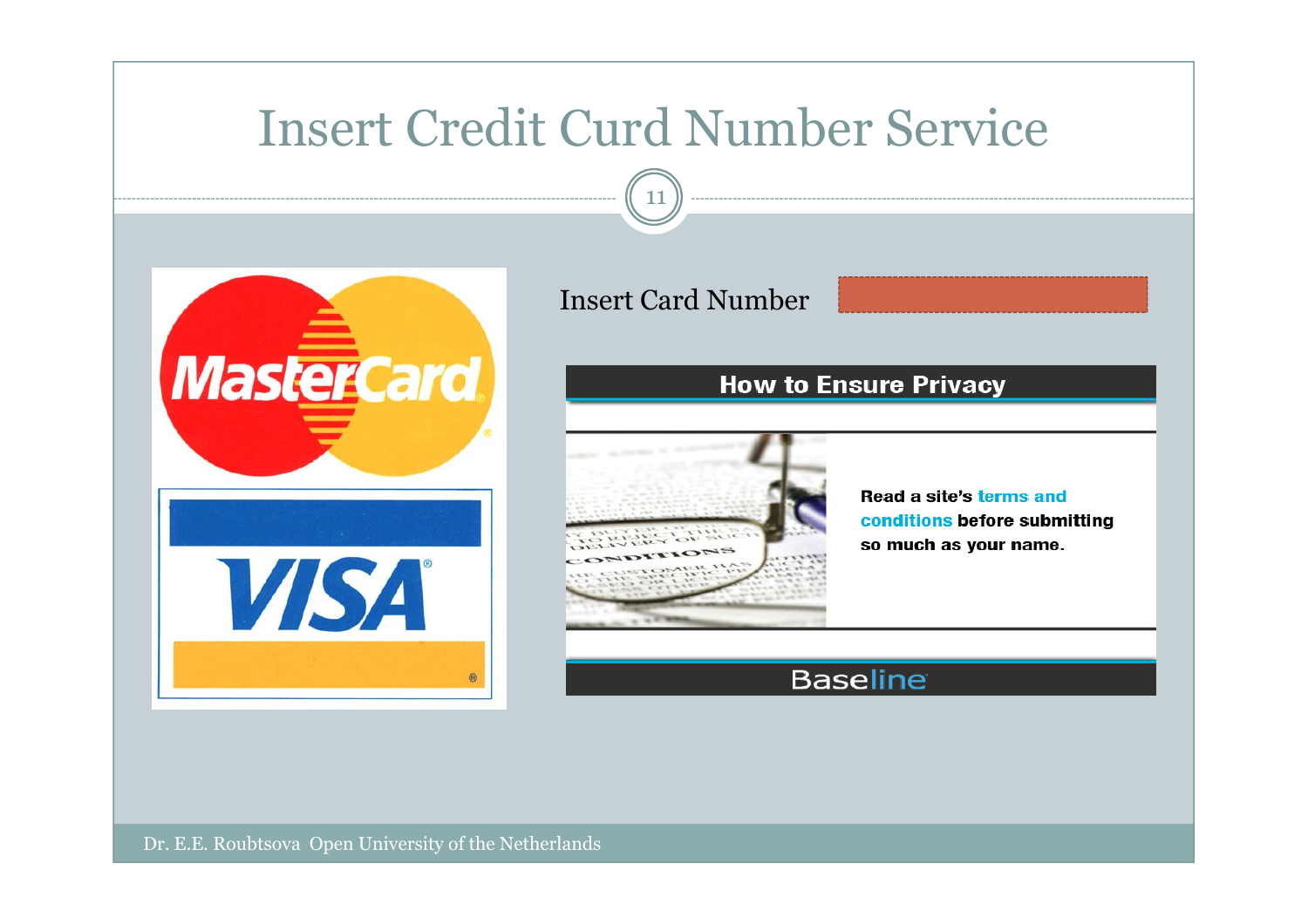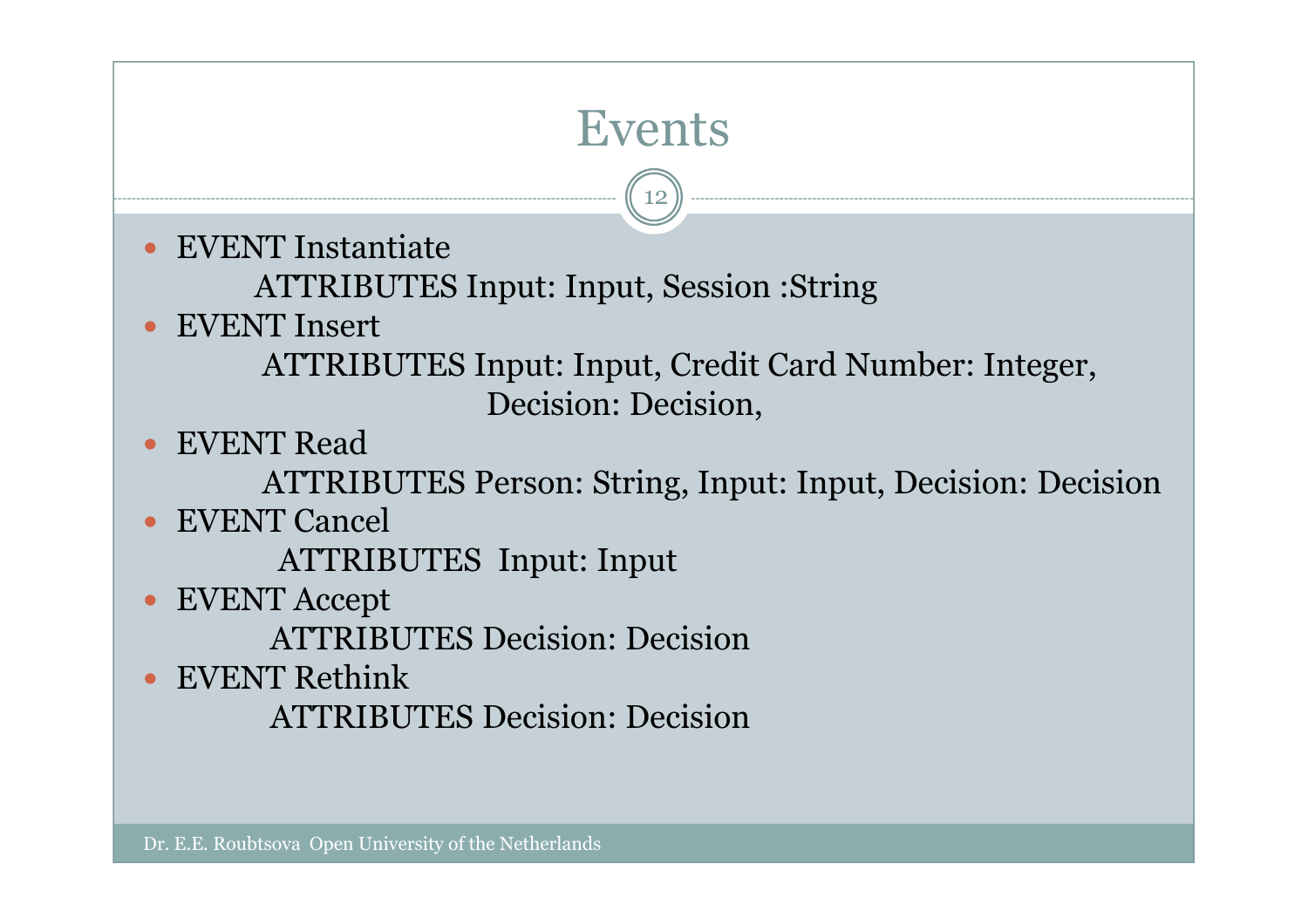### Can-Update Model

13

MODEL InsertCreditCardNumberOBJECT Input

NAME Session

ATTRIBUTES Session: String, Card

Number: Integer

STATES instantiated, cancelled, inserted, read

```
TRANSITIONS
```
@new\*Instantiate=instantiated,

instantiated\*Read=read,

instantiated\*Insert=inserted,

instantiated\*Cancel=cancelled,

read\*Insert=inserted,

read\*Cancel=cancelled

OBJECT Decision

NAME Person

 ATTRIBUTES Person: StringSTATES accepted, not accepted, finalTRANSITIONS @new\*Read=not accepted,

> not accepted\*Accept=accepted,accepted\*Rethink= not accepted,accepted\*Insert=final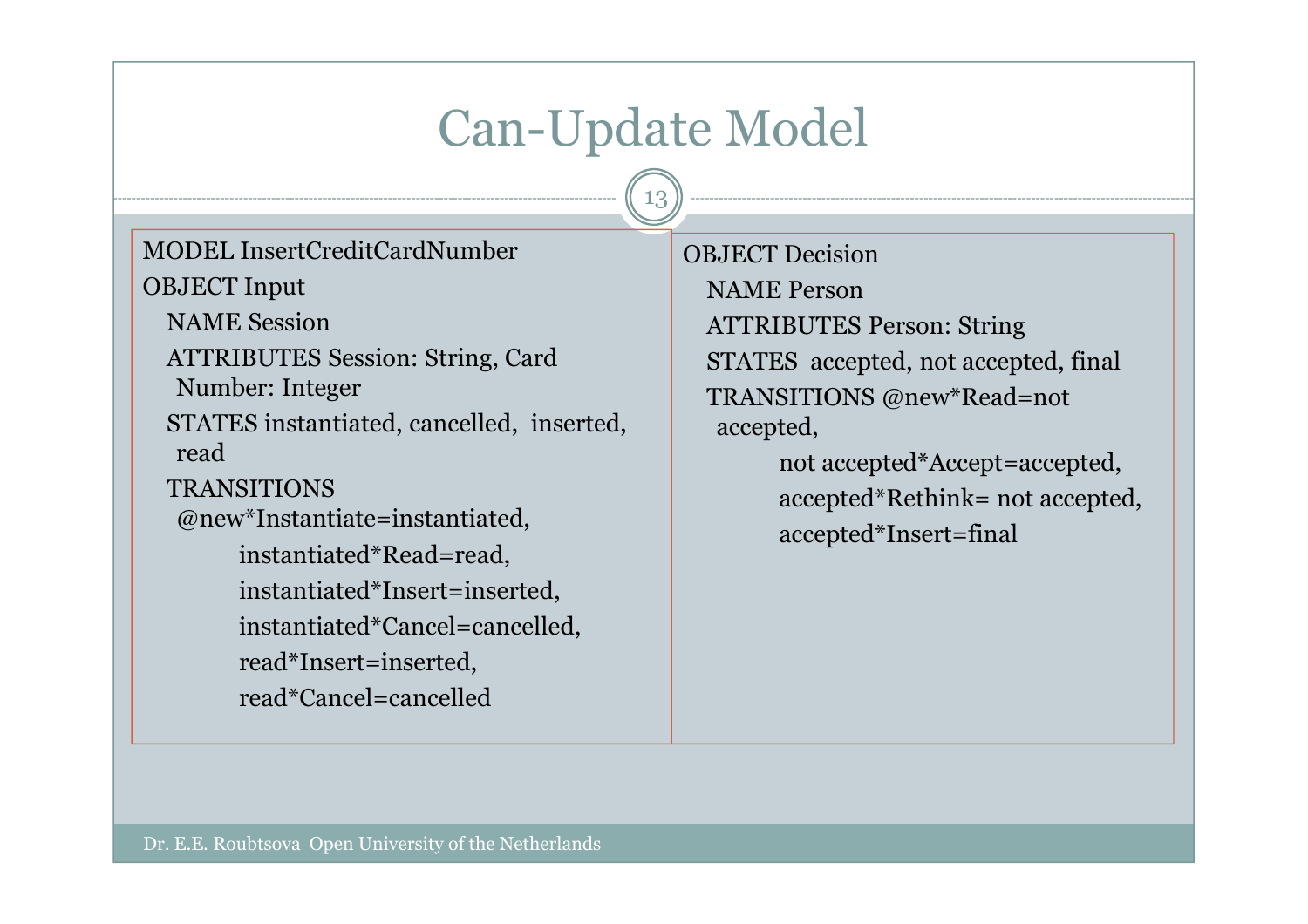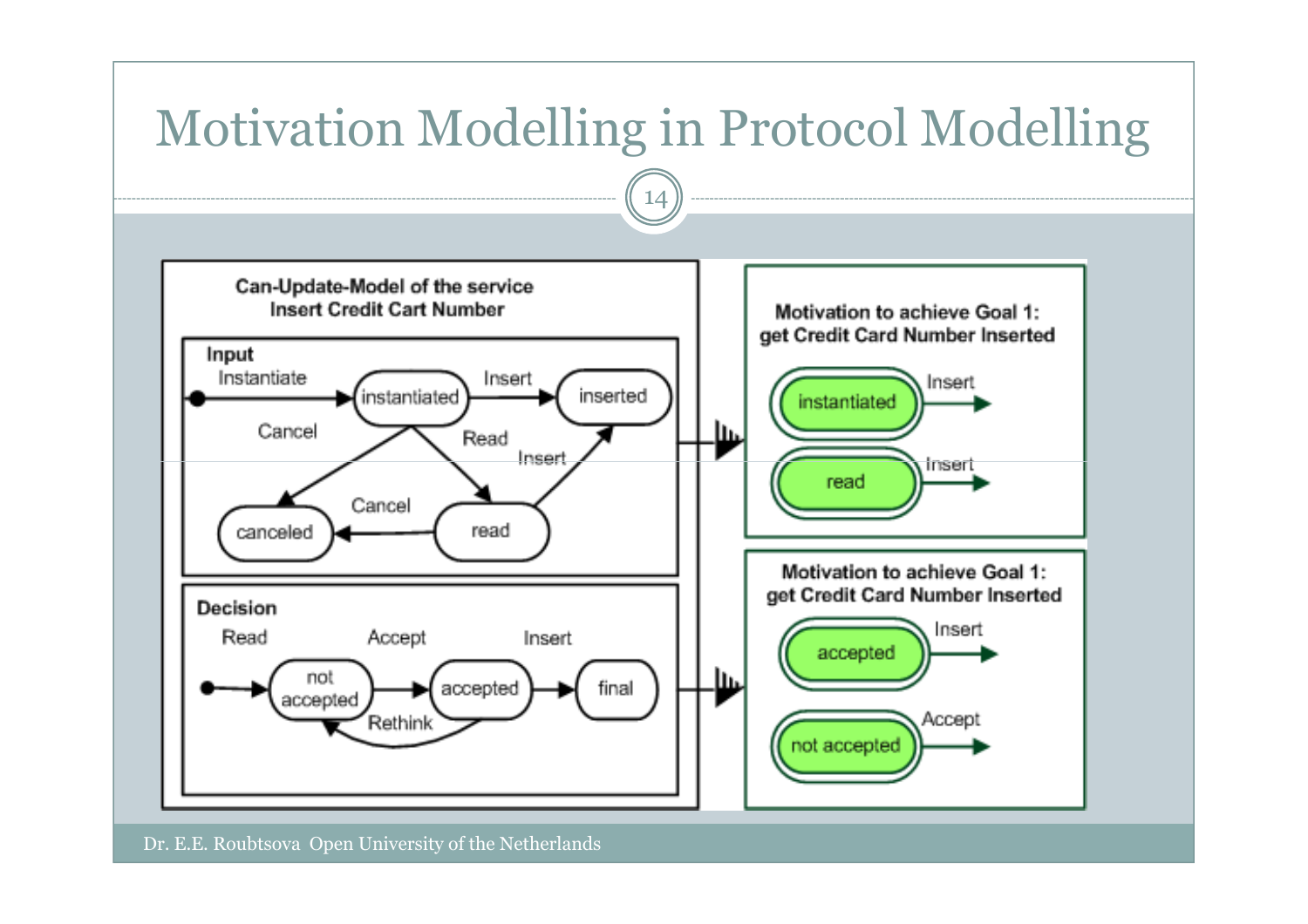### Want Model – Goal Get Card Inserted

15

BEHAVIOUR !Goal1\_getCardInserted\_IN\_STATE\_instantiated\_readTYPE DESIRED

 STATES instantiated, read, otherTRANSITIONS instantiated\*Insert=@any,

read\*Insert=@any

**BEHAVIOUR** 

!Goal1\_getCardInserted\_IN\_STATE\_accepted\_not\_acceptedTYPE DESIRED

 STATES accepted, not accepted, otherTRANSITIONS not accepted\*Accept=@any,accepted\*Insert=@any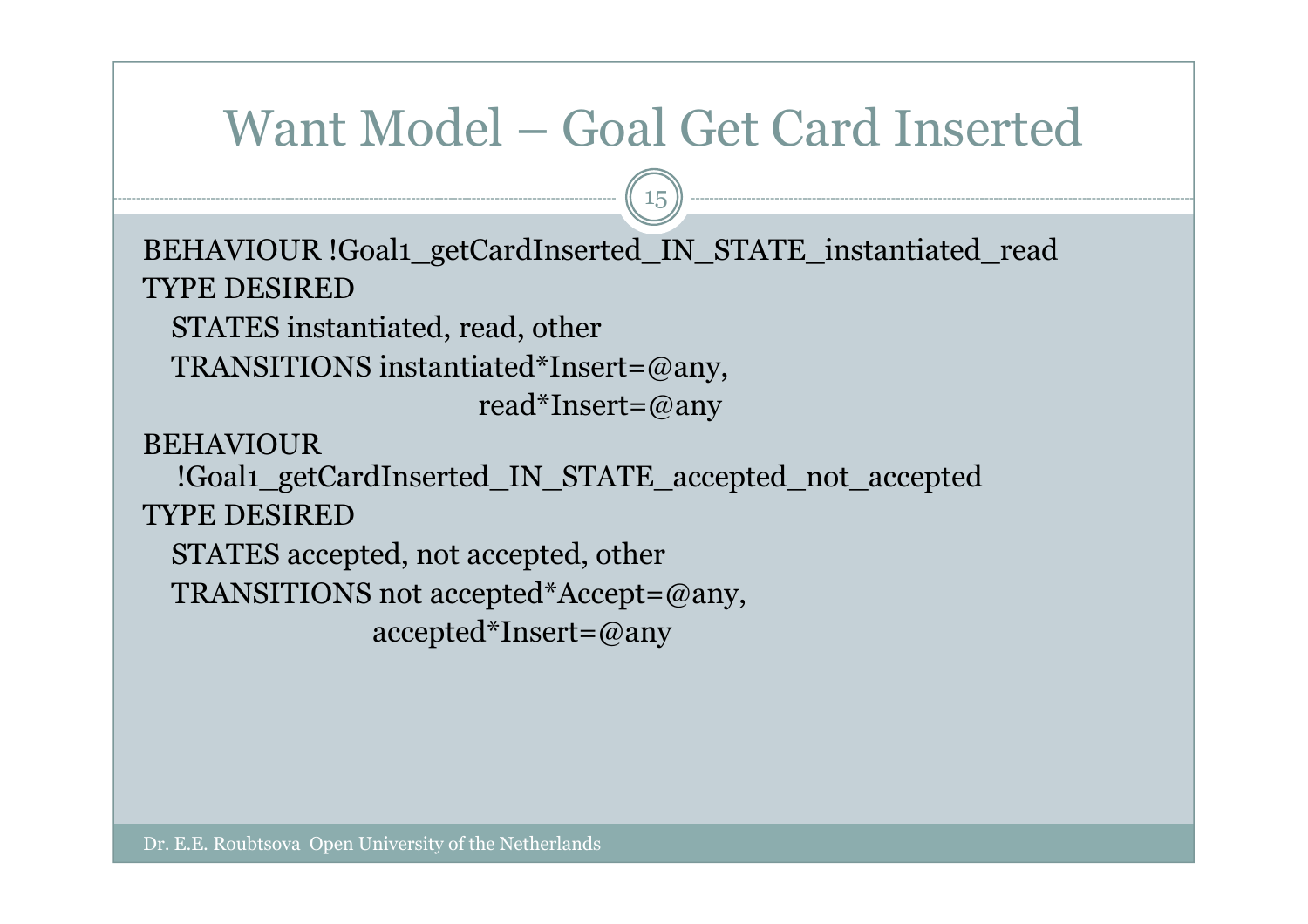```
State Functionpackage InsertCreditCardNumberG1;
import com.metamaxim.modelscope.callbacks.*;public class
Goal1_getCardInserted_IN_STATE_instantiated_read extends Behaviour {public String getState () {
    if (this.getState("Input").equals("instantiated"))return "instantiated";else
{if (this.getState("Input").equals("read")) return "read";16else return "other";}<br>}
}}
```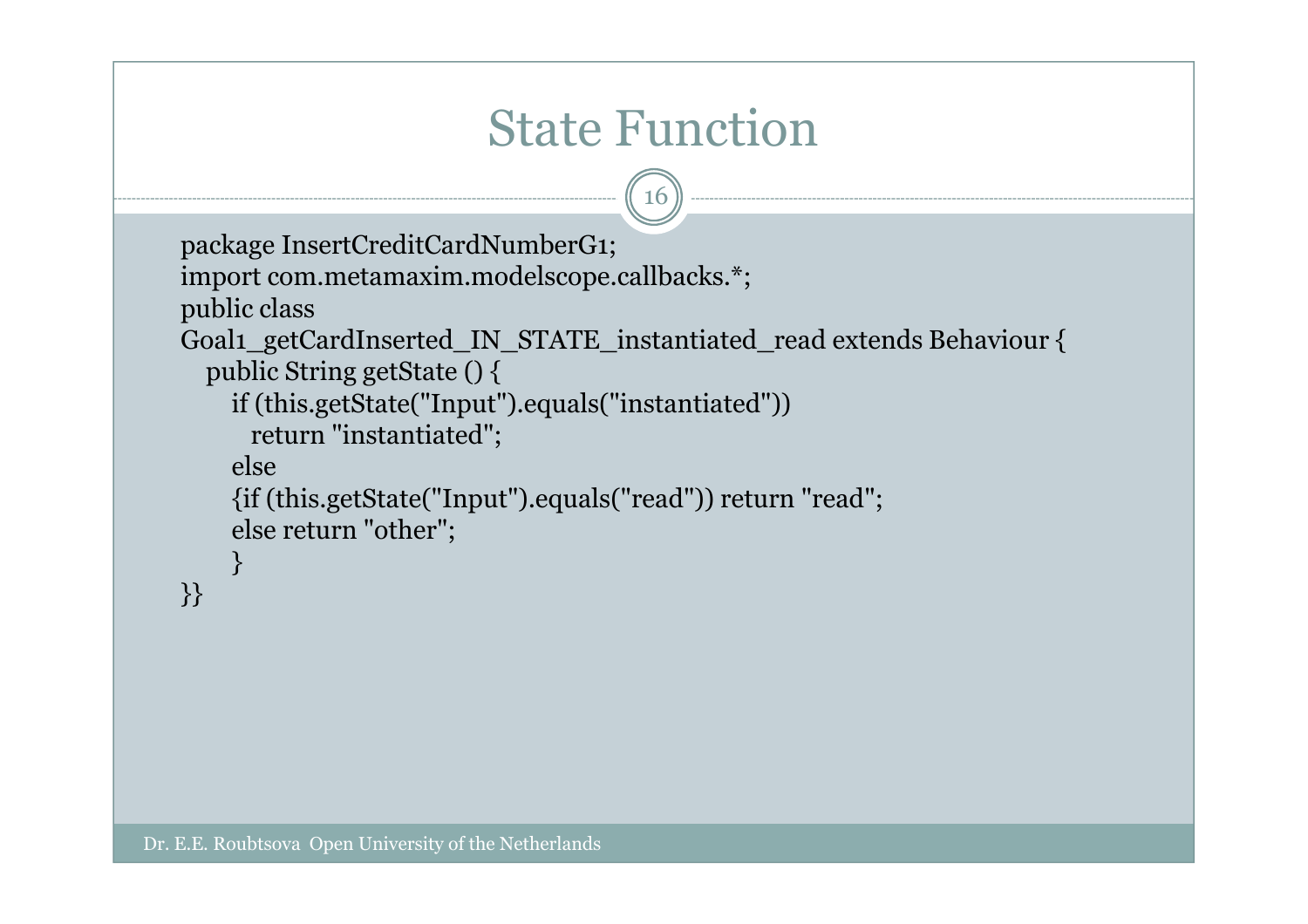|                                                                                                                                                                | Reflection in the User Interface<br>17                        |                                    |
|----------------------------------------------------------------------------------------------------------------------------------------------------------------|---------------------------------------------------------------|------------------------------------|
| MODEL:<br><b>INSERTCREDITCARDNUMBERG1</b><br>Actors<br>All<br>$\vert \mathbf{v} \vert$<br>Objects<br>Decision<br>Input<br>Instances<br>(new Input)<br>Session1 | <b>Attributes</b><br><b>Session Session1</b><br>Card Number 0 | Events<br>Cancel<br>Insert<br>Read |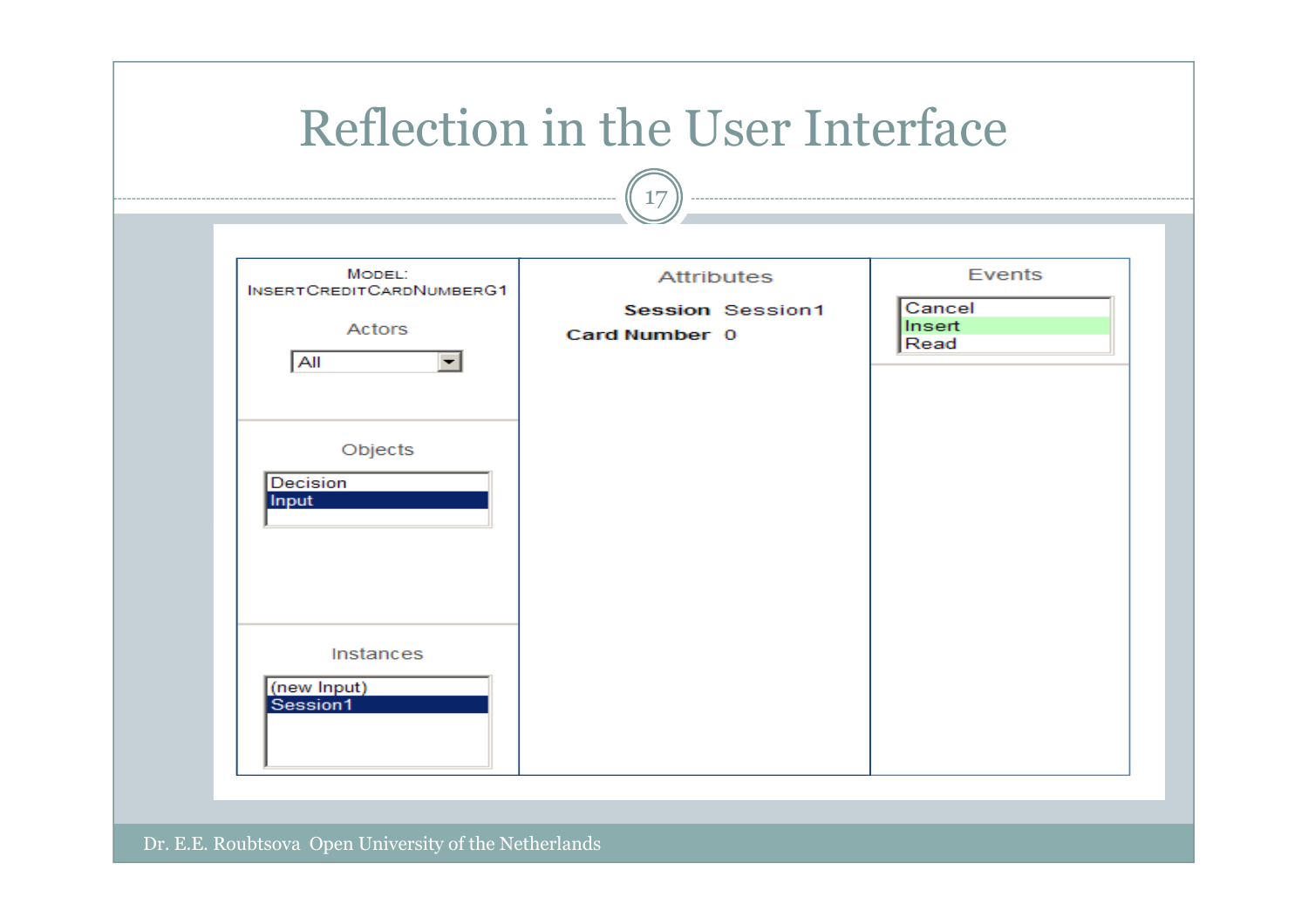### Want Model – Goal Read Privacy Conditions

18

**BEHAVIOUR** 

!Goal2\_ReadPrivacyConditions\_IN\_STATE\_instantiated\_read

TYPE DESIRED

STATES instantiated, other

TRANSITIONS instantiated\*Read=@any,

**BEHAVIOUR** 

!Goal2\_ReadPrivacyConditions\_IN\_STATE\_accepted\_not\_accepted

TYPE DESIRED

 $\mathbf{v}$  and  $\mathbf{v}$ 

STATES not accepted, accepted, other

TRANSITIONS not accepted\*Accept=@any,

accepted\*Rethink=@any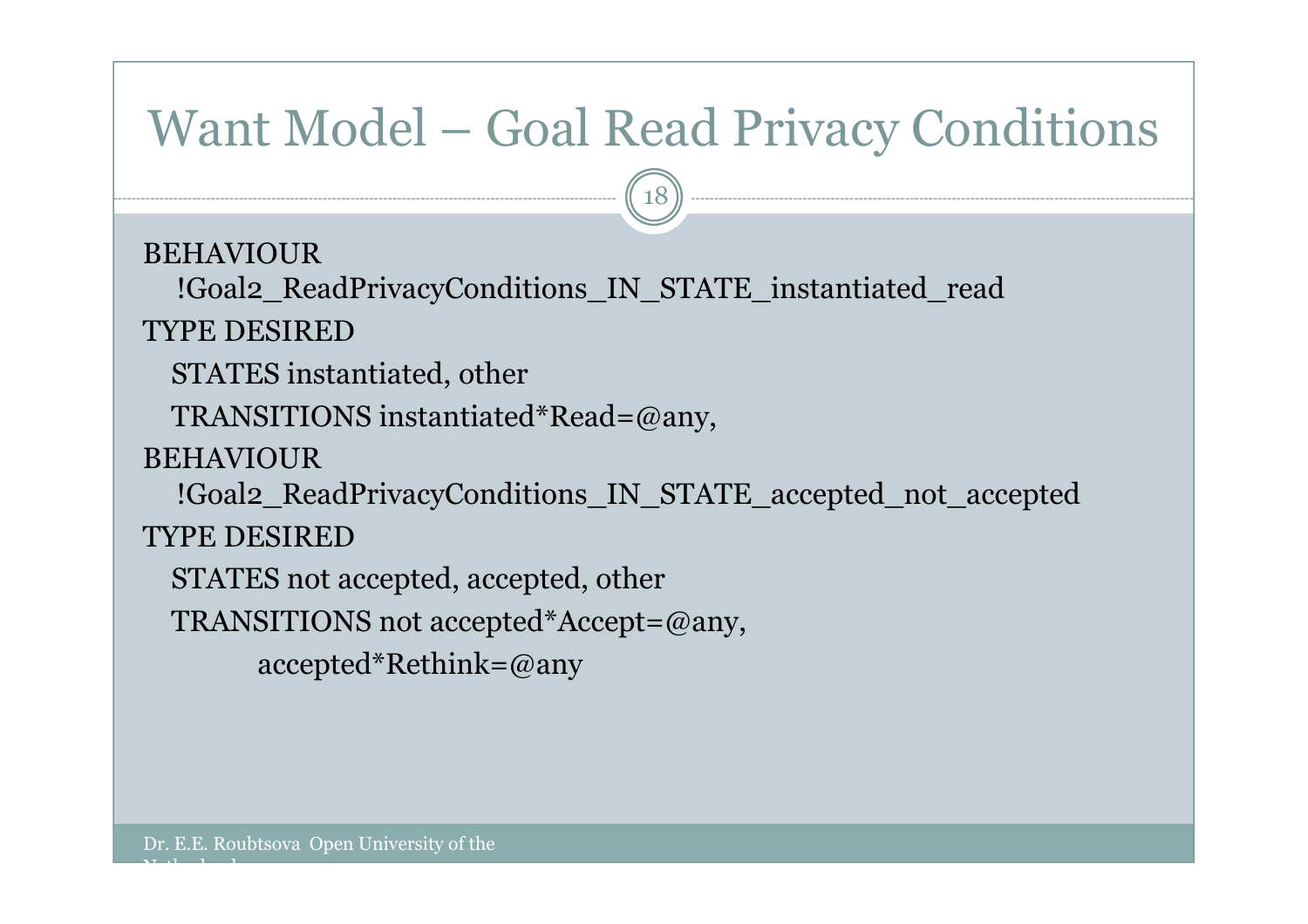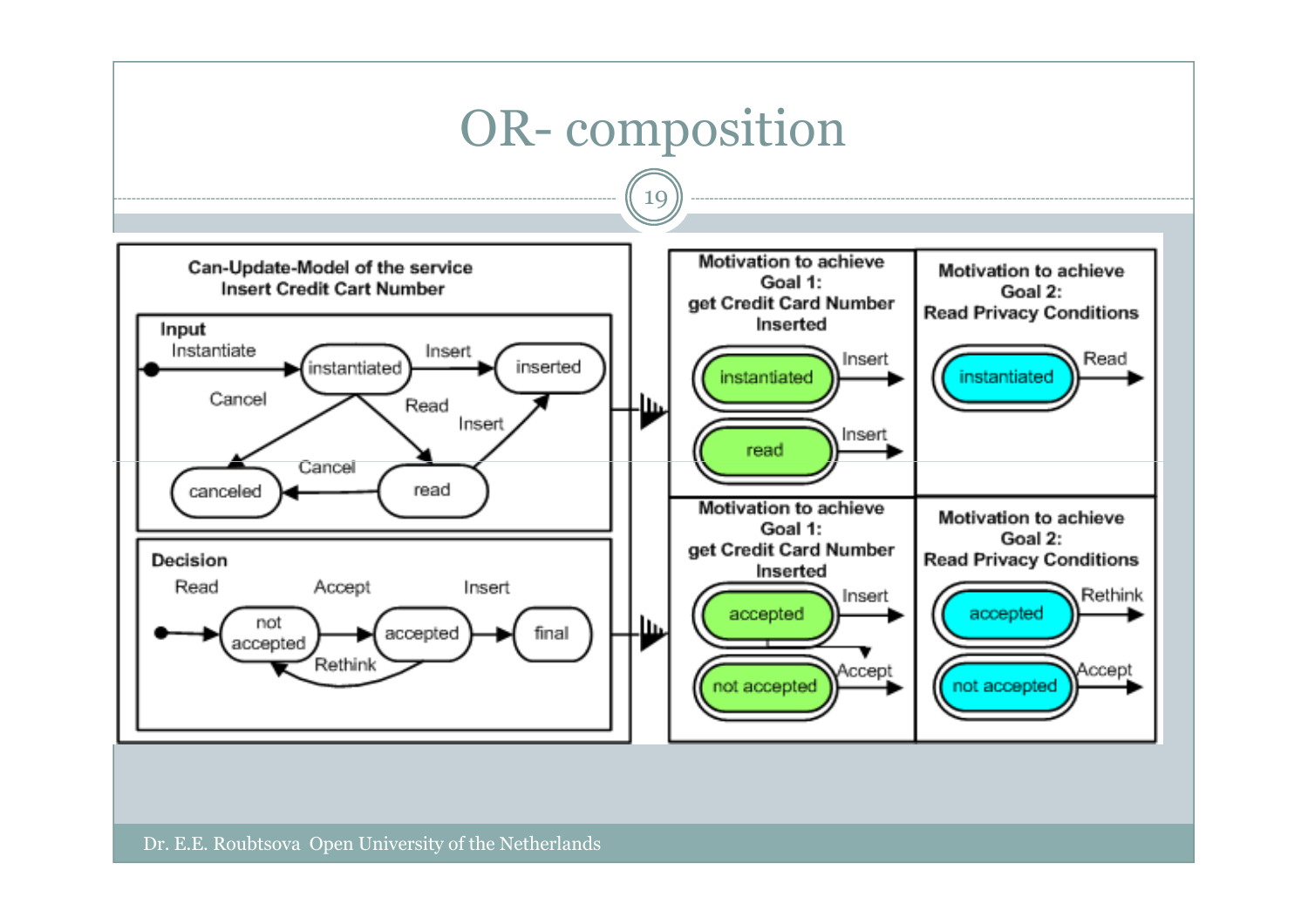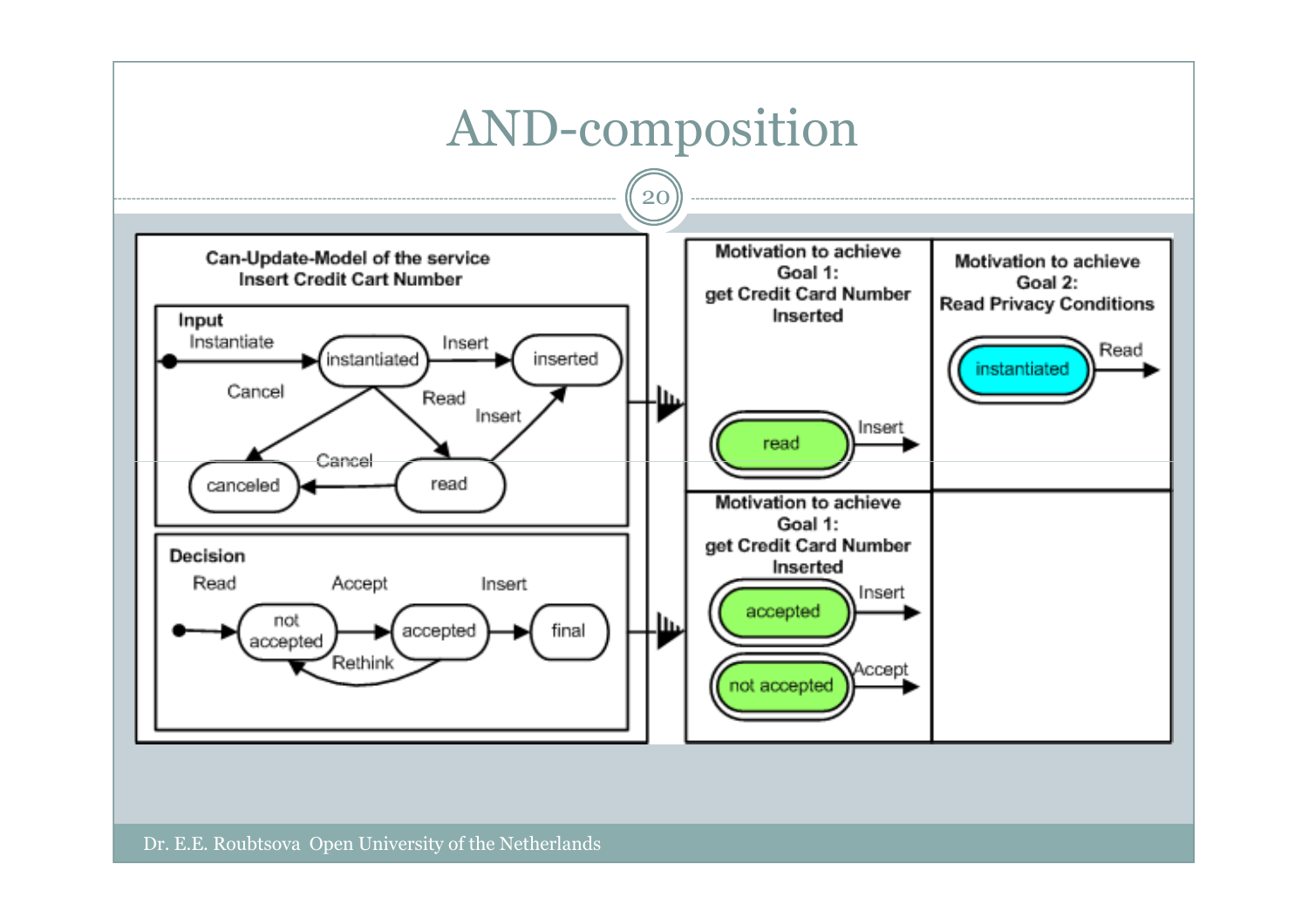# Application

21

- Justification of the user interface design
- Generated of elements of the user interface: MDSD
- Reuse of services with different goals.
- Reflection goals in models
- Identification of contradicted goals and requirements